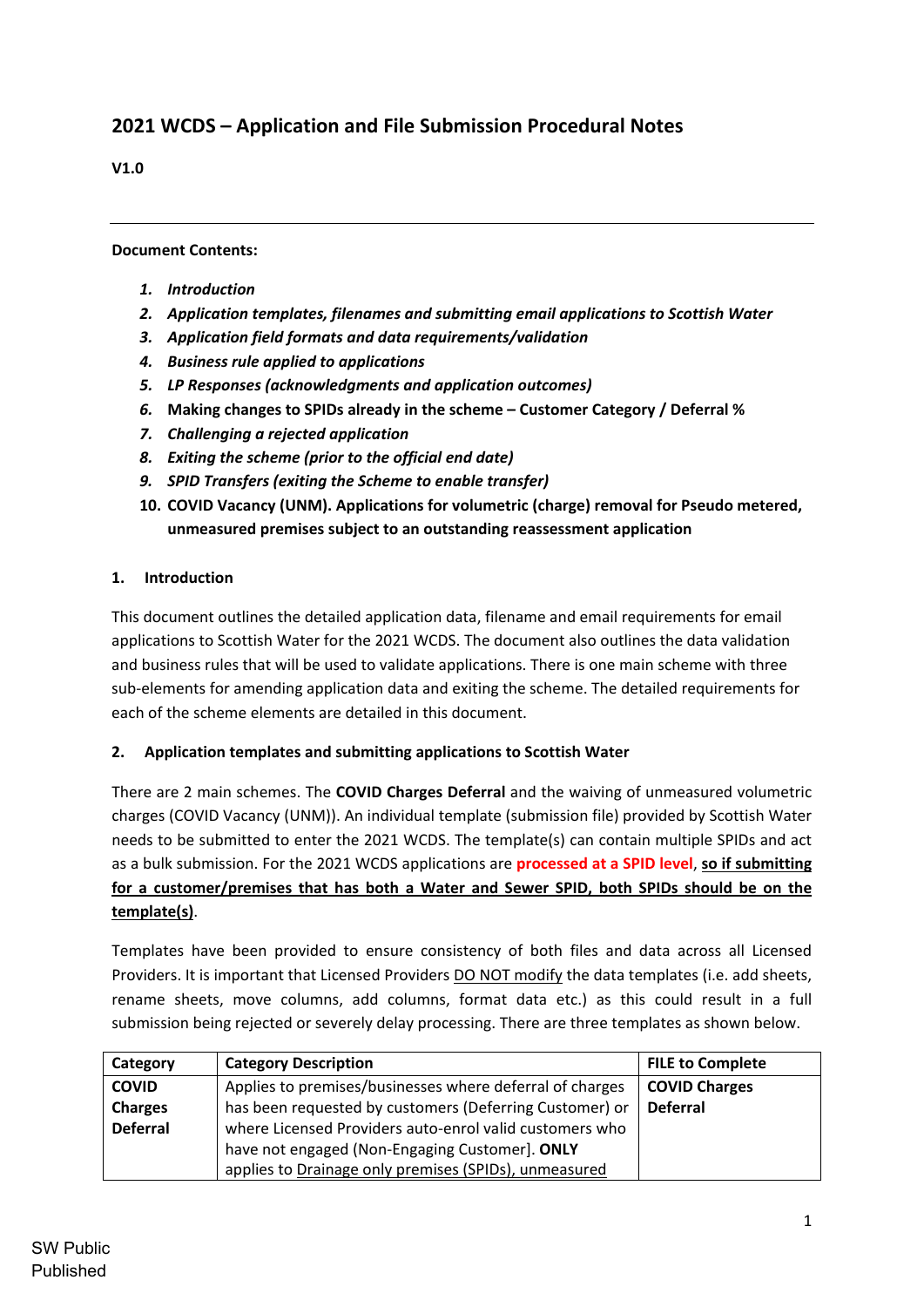|                                         | premises (SPIDs) and metered premises (SPIDs) where all<br>meters are of a chargeable size 25mm and below.                                                                              |                            |
|-----------------------------------------|-----------------------------------------------------------------------------------------------------------------------------------------------------------------------------------------|----------------------------|
| <b>COVID</b><br><b>Vacancy</b><br>(UNM) | Volumetric charge removal – applies to PSEUDO metered,<br>unmeasured gap site premises or those that have<br>requested reassessment but have not yet been processed<br>- See Section 11 | <b>COVID Vacancy (UNM)</b> |

There are an additional 2 templates that allow for changes to customers successfully accepted into the COVID Charges Deferral scheme. These allow changes to the Deferral% and the Customer Type (i.e. changing from Non-Engaging Customer to Deferring Customer). These are outlined in SECTION 6.

# **2.1 Submitting applications to Scottish Water**

It is important that the application process is consistent across all Licensed Providers to enable required data capture and the efficient processing of applications and speedy response of application outcomes. File and email standards have been established to facilitate this.

### **Filenames:**

Standard filename conventions are being adopted. This is to support the clear identification of the applications, Licensed Providers and date of submission. Please save each new template submission file with the following filename convention:

# **[yyyymmdd]-[LP\_ID]-[Category]** (i.e. **20210601-SW-COVID Charges Deferral**)

Files that do not adhere to this naming convention may not load and therefore could be rejected or significantly delay processing.

### **Emailing applications to Scottish Water:**

In order to ensure consistency and that Scottish Water can easily identify emails relating to the scheme and identify which Licensed Provider has submitted an application and enable acknowledgement of applications, the process will require a standard email subject line and a specific email mailbox has been set-up to administer the scheme.

Please use the Email Subject line: **[yyyymmdd]-[LP\_ID]-COVID21** (i.e. **20210601-SW-COVID21**)

Restrict applications to **one submission (email)** per day (each email submission can contain multiple templates)

# Email to: **WCDS@scottishwater.co.uk**

### **2.2 Application declaration**

An application declaration must accompany ALL applications into the scheme(s) and changes (Customer Type and Deferral %) to existing applications already in the scheme. Failure to submit a valid declaration with an application(s) will result in the entire email applications being rejected in full.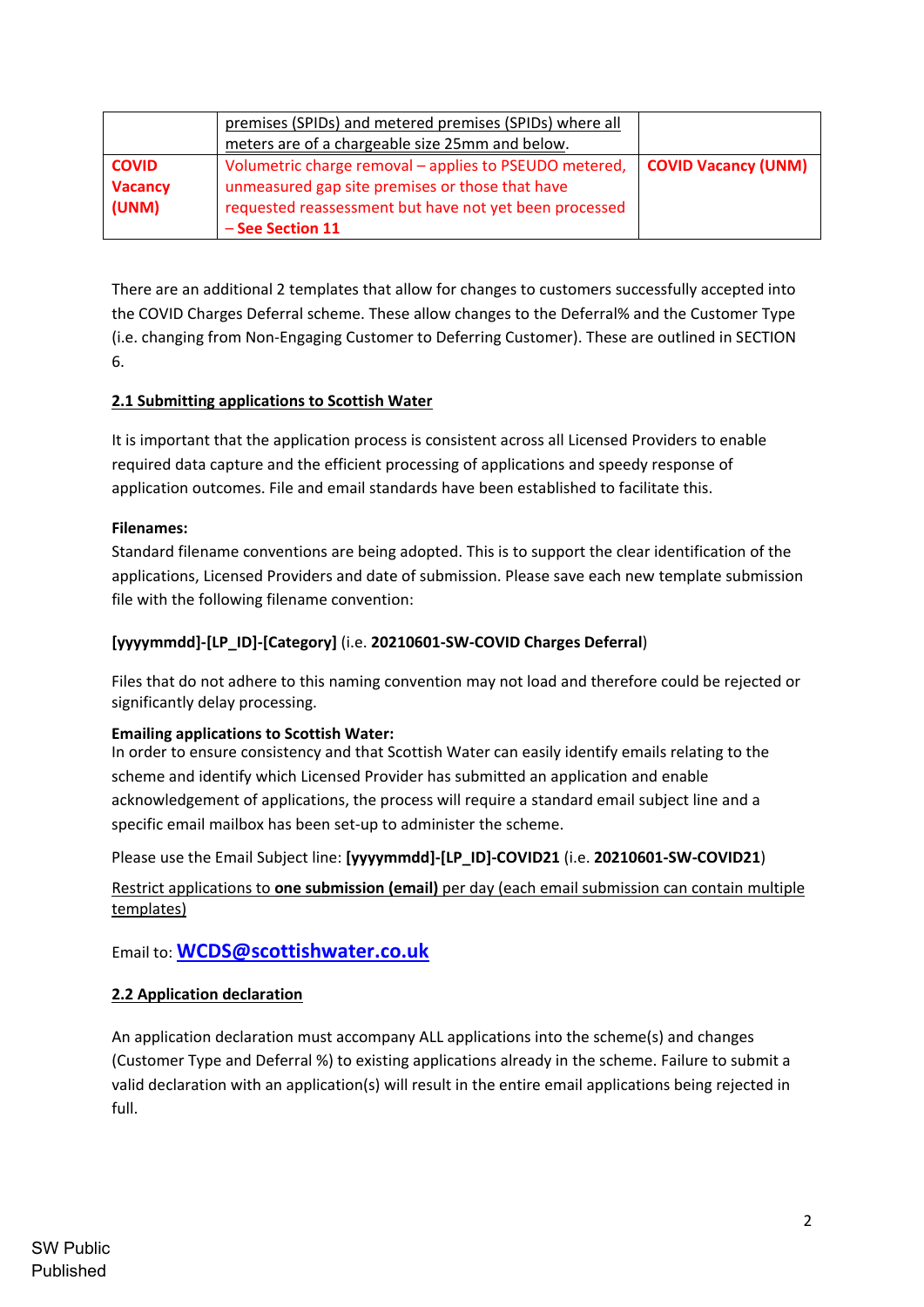### **3. Application field formats and data requirements/validation**

This section outlines the data requirements for each template, required (mandatory/optional) data and the data formats. It also details the data validation or checks that will be performed on each application to ensure completeness and that each application conforms to the data requirements.

| <b>Field Name</b>                | <b>Required</b>    | <b>Validation</b>          | <b>Data Format</b> | Applicable Scheme or change / Template              |
|----------------------------------|--------------------|----------------------------|--------------------|-----------------------------------------------------|
|                                  |                    |                            |                    | <b>COVID Charges Deferral</b>                       |
|                                  |                    |                            |                    | <b>COVID Vacancy (UNM)</b>                          |
|                                  |                    |                            |                    | Deferral%                                           |
|                                  |                    |                            |                    | <b>Customer Type</b>                                |
| CMA LP_ID                        | Mandatory          | Valid LP ID                | CMA LP ID          | <b>EXIT COVID Charges Deferral</b>                  |
|                                  |                    |                            |                    | <b>COVID Charges Deferral</b>                       |
|                                  |                    |                            |                    | <b>COVID Vacancy (UNM)</b>                          |
|                                  |                    |                            |                    | Deferral%                                           |
|                                  |                    | Valid format               |                    | <b>Customer Type</b>                                |
| Submission Date (dd/mm/yyyy)     | Mandatory          | is not a future date       | date: dd/mm/yyyy   | <b>EXIT COVID Charges Deferral</b>                  |
|                                  |                    |                            |                    | <b>COVID Charges Deferral</b>                       |
|                                  |                    |                            |                    | <b>COVID Vacancy (UNM)</b>                          |
|                                  |                    |                            |                    | Deferral%                                           |
|                                  |                    |                            |                    | <b>Customer Type</b>                                |
| <b>SPID</b>                      | Mandatory          | Valid SPID (Tradable)      |                    | 12 DIGIT SPID Reference EXIT COVID Charges Deferral |
|                                  |                    |                            |                    | <b>COVID Charges Deferral</b>                       |
|                                  |                    |                            |                    | COVID Vacancy (UNM)                                 |
|                                  |                    | Valid format               |                    | Deferral%                                           |
|                                  |                    | >=01/05/2021 (Charges      |                    | <b>Customer Type</b>                                |
| Effective From Date (dd/mm/vvvv) | Mandatory          | Deferral)                  | date: dd/mm/yyyy   | <b>EXIT COVID Charges Deferral</b>                  |
|                                  |                    | MUST BE:                   |                    |                                                     |
|                                  |                    | Deferred Customer or       |                    |                                                     |
| <b>Customer Deferral Type</b>    | Mandatory          | Non-Engaging Customer Text |                    | <b>COVID Charges Deferral</b>                       |
|                                  | Mandatory          |                            |                    |                                                     |
|                                  | (where COVID       |                            |                    |                                                     |
|                                  | Vacancy (UNM) and  |                            |                    |                                                     |
|                                  | submission relates |                            |                    |                                                     |
|                                  | to a SPID with an  |                            |                    |                                                     |
|                                  | open reassessment  |                            |                    |                                                     |
| <b>SW Case Reference</b>         | case)              | <b>COVID Vacancy (UNM)</b> | Text               | COVID Vacancy (UNM)                                 |

Data validation issues or missing mandatory data will cause files to be rejected.

#### **4. Business rules applied to applications**

Once application files have been received into Scottish Water and passed initial file format and data validations there are some scheme specific business rules or logic that will be applied to each scheme to validate the application is valid. These rules are detailed below.

| Details of the business rule validation that will be applied to applications.                                                   |  |  |  |  |
|---------------------------------------------------------------------------------------------------------------------------------|--|--|--|--|
|                                                                                                                                 |  |  |  |  |
| Deferred Charges (COVID Charges Deferral)                                                                                       |  |  |  |  |
|                                                                                                                                 |  |  |  |  |
| SPIDs must be operational.                                                                                                      |  |  |  |  |
| D2001 SPID must have a SPID status (D2025 SPIDStatus) of REC, TDISC, PPDISC, TTRAN                                              |  |  |  |  |
|                                                                                                                                 |  |  |  |  |
| SPIDs must not have a meter chargeable size greater than 25mm                                                                   |  |  |  |  |
| D3022 ChargeableMeterSize <= 25mm                                                                                               |  |  |  |  |
| SPID must be registered to the submitting Licensed Provider                                                                     |  |  |  |  |
|                                                                                                                                 |  |  |  |  |
| Unmeasured Volumetric Charge - Waiver (COVID Vacancy UNM)                                                                       |  |  |  |  |
|                                                                                                                                 |  |  |  |  |
| SPIDs must be operational (Tradable).                                                                                           |  |  |  |  |
| D2001 SPID must have a SPID status (D2025 SPIDStatus) of REC, TDISC, PPDISC, TTRAN                                              |  |  |  |  |
| SPID must be a Water SPID                                                                                                       |  |  |  |  |
| SPID must be an unmeasured Gap Site (SPID connection type = GS) or have an open reassessment application or have a Pseudo meter |  |  |  |  |
| SPID must be registered to the submitting Licensed Provider                                                                     |  |  |  |  |
| SPID must be occupied                                                                                                           |  |  |  |  |

If an application fails one of these business rules it will be rejected as an invalid application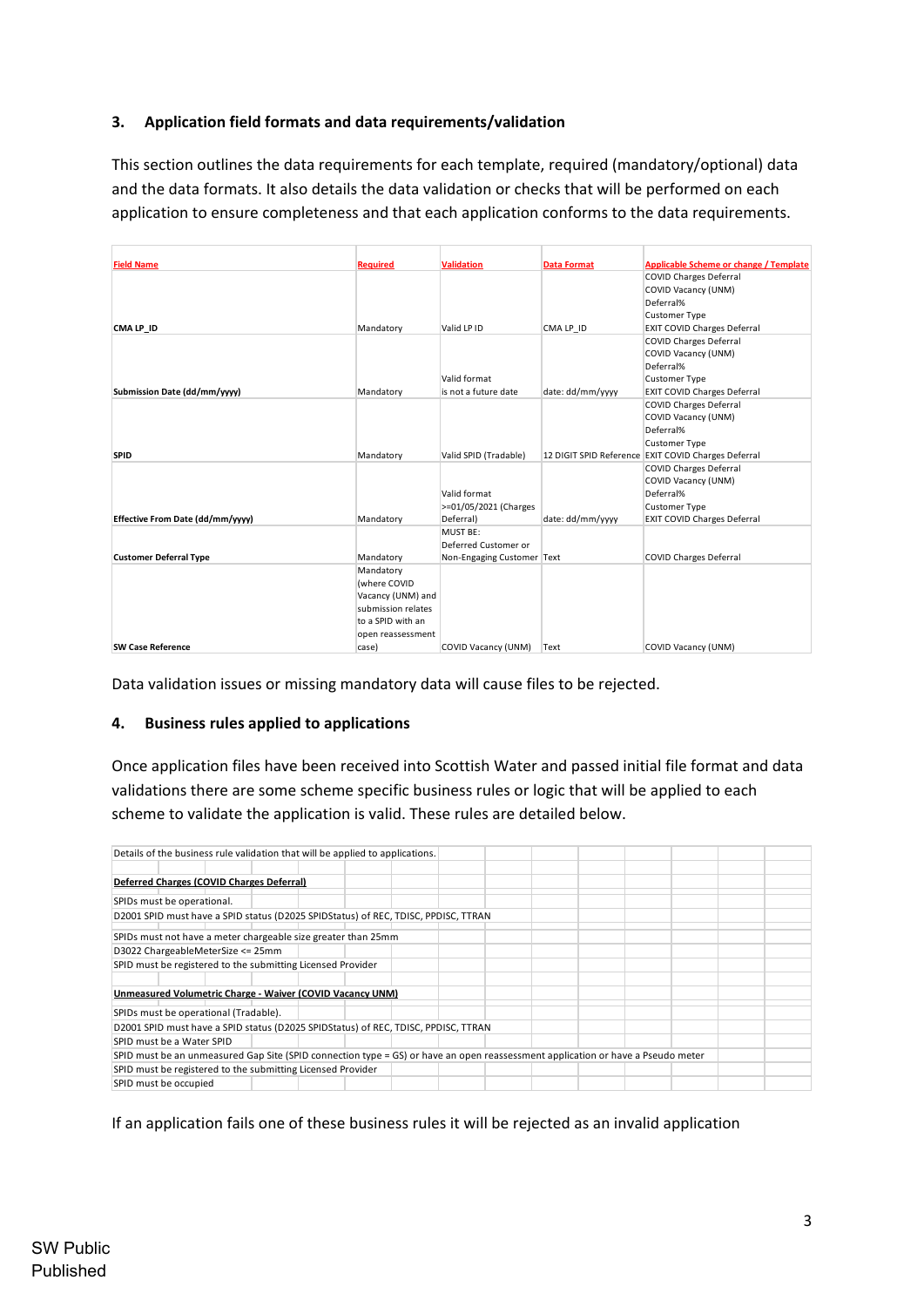### **5. Licensed Provider Responses**

#### **Application Acknowledgment**

All Licensed Providers will receive an acknowledgment, by email that their daily application submission has been received and confirmation of each file received and the volume of rows submitted. This email acknowledgement will be sent within 1 business day of receipt of the emailed application submission.

### **Application outcomes**

Once processed, an email will be sent to Licensed Providers confirming their application outcomes, either approved or rejected. A supporting spreadsheet will be provided with the detailed record status.

#### *Rejected Applications*

For rejected applications a reason will be provided for all rejected applications. A full submission (file) can be rejected if there are issues with the file / template or individual records can fail validation and be rejected. Files that fail will be attached to the email and identified as a full submission failure. Individual records that fail will be part of a spreadsheet of outcomes detailing each record and its status and reason for rejection.

#### *Approved Applications*

Approved applications will be emailed (along with rejections) detailing those records which have been approved.

For COVID Charges Deferral applications that have been approved, Scottish Water will send a Retrospective Amendment to update the D2006 (29e) to the deferral % value requested at the CMA, no transaction response will be sent to the LP from the CMA. Depending on volumes these may have to be batched over a weekend or a number of days.

# **Licensed Providers will of course be able to see/check the status of D2006 29e on the LVI or by downloading the Market Data Set (MDS).**

# **6. Making changes to SPIDs already in the COVID Deferred Charges scheme – Customer Type / Deferral %**

A customer's circumstances may change and as a result changes may need to be made to SPIDs in the COVID Deferred Charges scheme. Licensed Providers can make the following changes:

- 1. Update a customer from a "**Non-Engaging Customer**" application to a "**Deferring Customer**"
- 2. Change the deferral % that applies to SPID(s)

### Updating a customer from "Non-Engaging Customer" to "Deferring Customer"

Applications for "Non-Engaging Customer" customers are automatically removed from the scheme at the end of October 2021. If a customer engages during this time and agrees to a payment plan and wishes to remain in the scheme the Licensed Provider will need to inform Scottish Water. The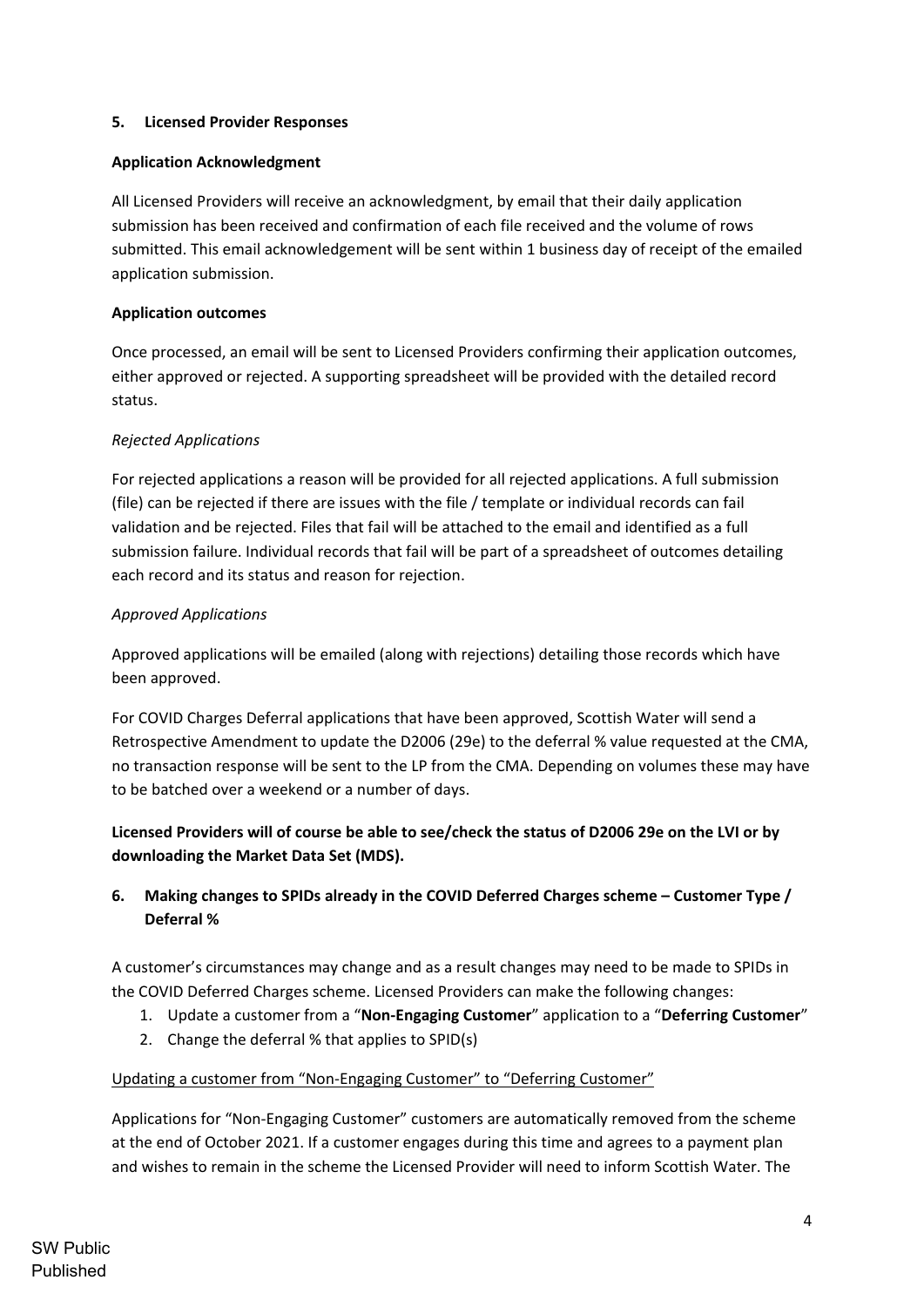Licensed Provider can update the application records by submitting the **Customer Type** template to Scottish Water.

The Licensed Providers only needs to provide the following detail in the template and Scottish Water will update the SPIDs from "Non-Engaging Customer" to "Deferred Customer":

CMA LP\_ID Submission Date SPID(s)

- 1. Email the completed template with the following filename and email subject text: Filename: **yyyymmdd-[LPID]-Customer Type (i.e. 20210601-SW-Customer Type)** Email Subject line: **yyyymmdd-[LPID]-COVID21 (i.e. 20210601-SW-EXIT COVID21)**
- 2. Email to **WCDS@ScottishWater.co.uk**

Scottish Water will acknowledge receipt of the request within 1 Business Day

# Amending the deferral %

A Licensed Provider can change the deferral % that applies to a successful application. This CAN ONLY be changed with current effect (NO BACKDATING (or future dating) of deferral % is permitted). The Licensed Provider can amend the deferral % by completing the **Deferral%** template and submitting this to Scottish Water. The effective from date of the change should be no earlier than 5 business days of the submission date of the template.

The Licensed Provider only needs to provide the following data on the template:

CMA LP\_ID Submission Date SPID(s) Effective From Date Deferral%

- 1. Email the completed template with the following filename and email subject text: Filename: **yyyymmdd-[LPID]-Deferral% (i.e. 20210601-SW-Deferral%)** Email Subject line: **yyyymmdd-[LPID]-COVID21 (i.e. 20210601-SW-EXIT COVID21)**
- 2. Email to **WCDS@ScottishWater.co.uk**

# **7. Challenging rejected applications**

Applications will, in the main, be rejected for one or all of the following reasons:

- 1. Missing declaration
- 2. Data file error or naming convention errors
- 3. Missing mandatory data
- 4. Failed business rule specific to the scheme (i.e. SPID is is invalid, metered SPID is >25mm chargeable etc.)
- 5. Processing error by Scottish Water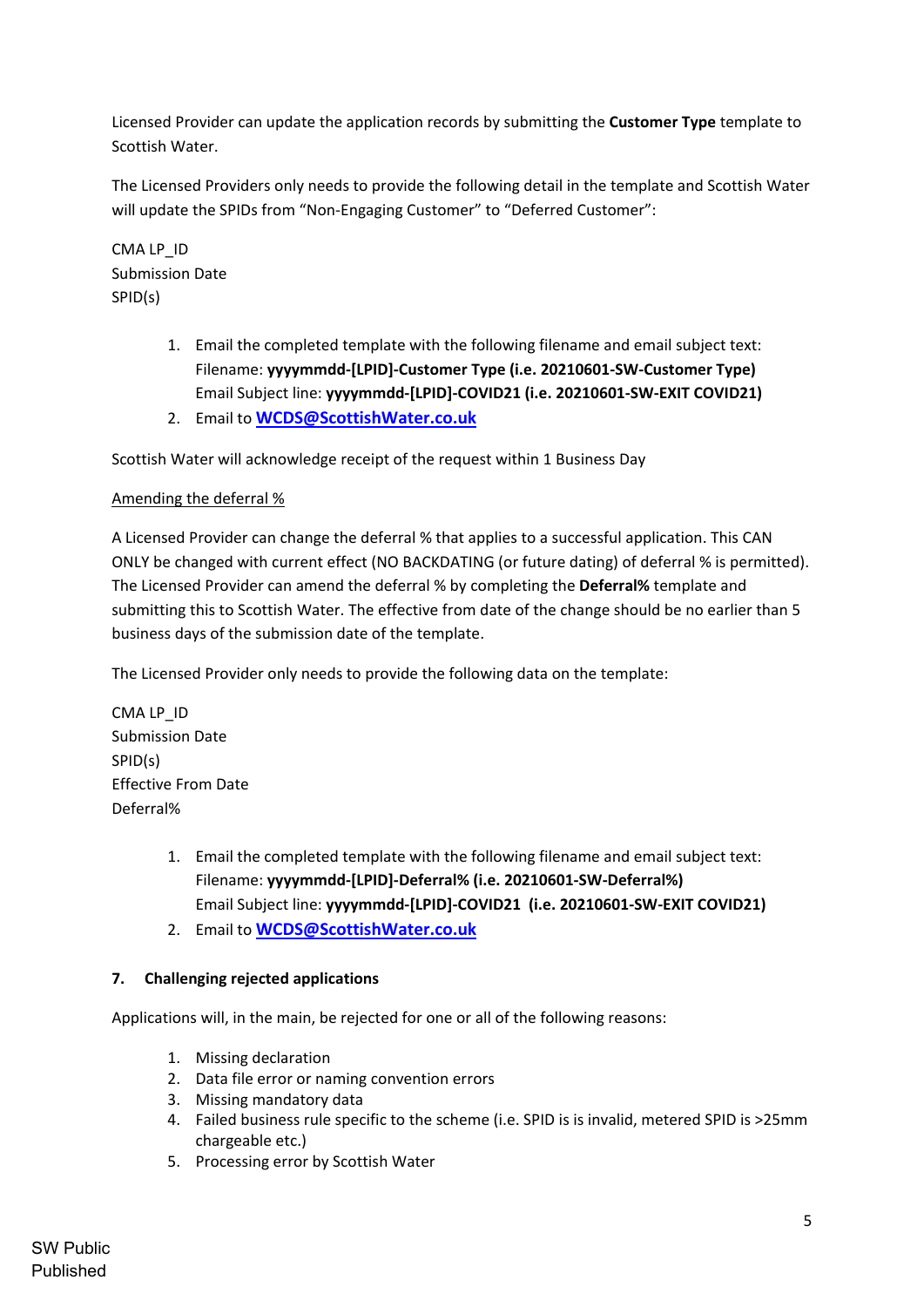If an application is rejected and the rejection reason relates to missing mandatory information then the Licensed Provider should resubmit a new template with the error(s) corrected and resubmit as per the normal application process – there should be no reason to "challenge" the rejection. If the application fails due to a business rule failure which excludes the SPID(s) from the scheme, if the LP believes the data to be incorrect, they must first check the data at the CMA to validate this – only if they believe Scottish Water have made an error when validating the application should they challenge.

### *Challenges*

Should Scottish water reject an application and the Licensed Provider believes that Scottish Water have done this in error, the Licensed Provider can raise a challenge stating their reasons why they believe the application has been rejected in error and should be accepted.

The Licensed Provider should complete the appropriate standard application template(s) for the relevant scheme with only the Rejected SPIDs they wish to Challenge.

Please use the email subject:

#### **yyyymmdd-[LPID]-Challenge (i.e. 20210601-SW-Challenge)**

In the body of email, the following detail for each rejection must be provided:

| SPID | <b>Rejection Reason</b>           | <b>Challenge Reason</b>                       |
|------|-----------------------------------|-----------------------------------------------|
|      | 1000022220102 SPID is not metered | SPID is actually metered at CMA, Meter Serial |
|      |                                   | Number: 11A123456                             |

The email should be sent to normal mailbox: Email: **WCDS@ScottishWater.co.uk**

Scottish Water will review the rejection(s) and respond to the Licensed Provider within 2 business day confirming if the challenge is valid and the rejection will be processed or if the challenge has been rejected. If the challenge has been accepted, the application will be processed.

# **8. Exiting the scheme early (prior to the official scheme end date) – only applies to COVID Charges Deferral**

Where a customer wishes to exit the COVID Charges Deferral scheme early, that is prior to the official scheme end date they are entitled to do so. The Licensed Provider MUST inform Scottish Water.

### Exiting COVID Charges Deferral

The Licensed Provider will need to:

1. Select the appropriate Effective From date to have the COVID Charges Deferral removed (removal of the deferral % at the CMA). To remove the SPID(s) from the scheme completely, the Licensed Provider should use the original date the SPID(s) entered the scheme. Any date after this date will partially remove the SPID(s) from a specific date leaving a time period of deferral applicable from the original application date to the exit date.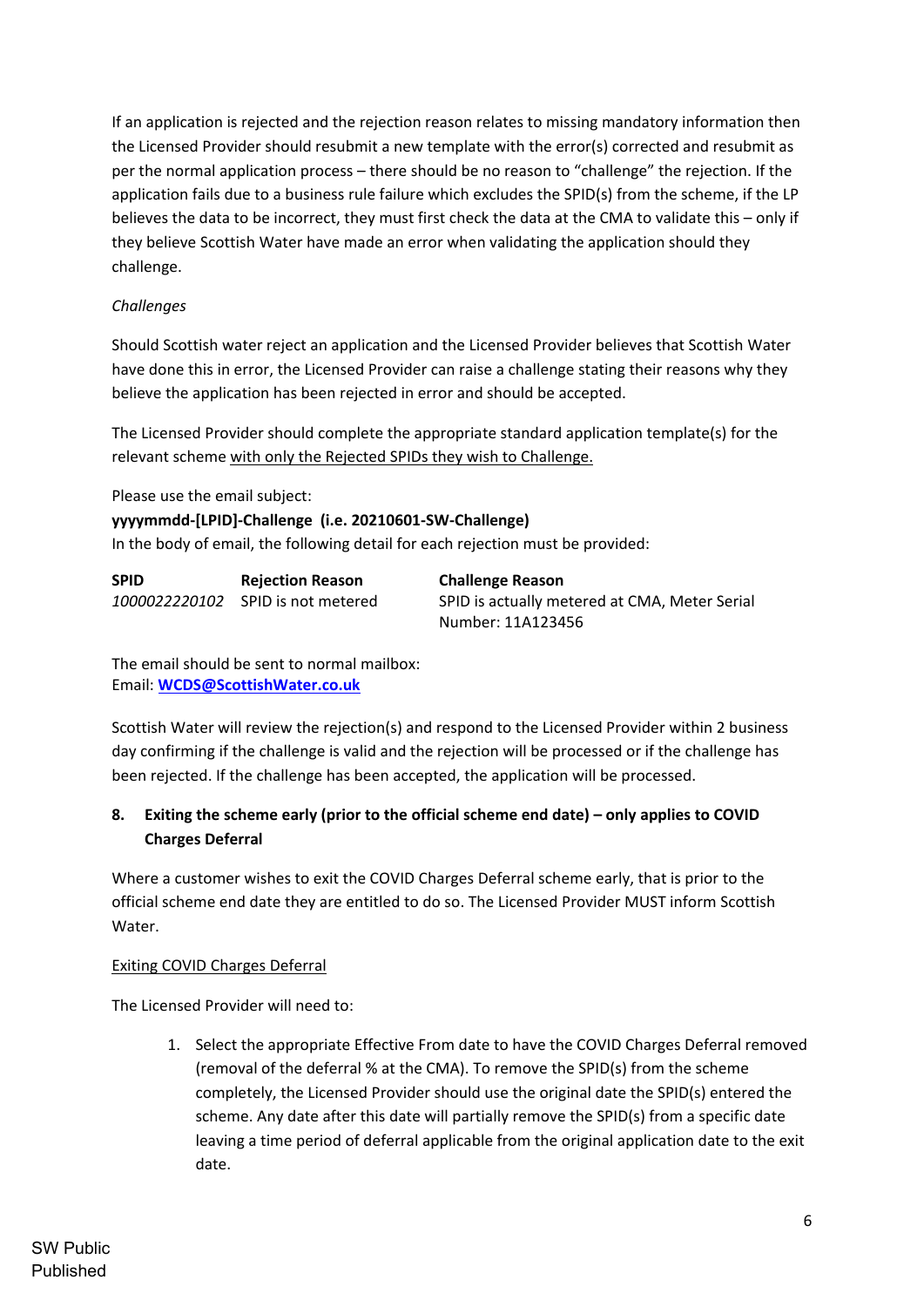- 2. Complete the EXIT template for COVID Charges Deferral with the SPIDs to be removed from the scheme
- 3. Email the completed template with the following filename and email subject text: Filename: **yyyymmdd-[LPID]-EXIT COVID Charges Deferral (i.e. 20210601-SW-EXIT COVID Charges Deferral)**
	- Email Subject line: **yyyymmdd-[LPID]-COVID21 (i.e. 20210601-SW-EXIT COVID21)**
- 4. Email to **WCDS@ScottishWater.co.uk**
- 5. Scottish Water will acknowledge receipt of the EXIT request within 1 Business Day.
- 6. **Scottish Water updates the 29e (% Deferral) to 0% at the CMA from the submitted Effective From date**

COVID Vacancy (UNM) can be exited at any time by the Licensed Provider updating the SPID(s) to occupied at the CMA – there is no requirement to inform Scottish Water by completing the EXIT template.

# **9. SPID Transfers (exiting the Scheme to enable transfer)**

To enable a customer transfer whilst customers (SPIDs) are in the scheme(s), the SPIDs must be exited from the scheme(s) to enable the transfer to progress.

# **The Licensed Provider should follow the steps in Section 8 (EXIT) to remove SPIDs from the scheme when a transfer is approved**.

If Scottish Water identifies SPIDs in the scheme which have switched but have not exited the scheme, Scottish Water will exit those SPIDs from the transfer date.

# **10. COVID Vacancy (UNM). Applications for volumetric (charge) removal for Pseudo metered, unmeasured premises subject to an outstanding reassessment application**

This section covers the process for submitting applications for Volumetric removal. This application is known as **COVID Vacancy (UNM).** A separate template specifically for this type of application has been created.

**SW Case Reference** - the Scottish Water case reference for the reassessment application must be provided in this field where the application relates to a premises which has an open reassessment application (case) with Scottish Water.

Filename format

# **[yyyymmdd]-[LP\_ID]-[Category]** (i.e. **20210601-SW-COVID Vacancy (UNM)**)

Files that do not adhere to this naming convention may not load and therefore could be rejected or significantly delay processing.

# **Emailing applications to Scottish Water:**

In order to ensure consistency and that Scottish Water can easily identify emails relating to the scheme and identify which Licensed Provider has submitted an application and enable